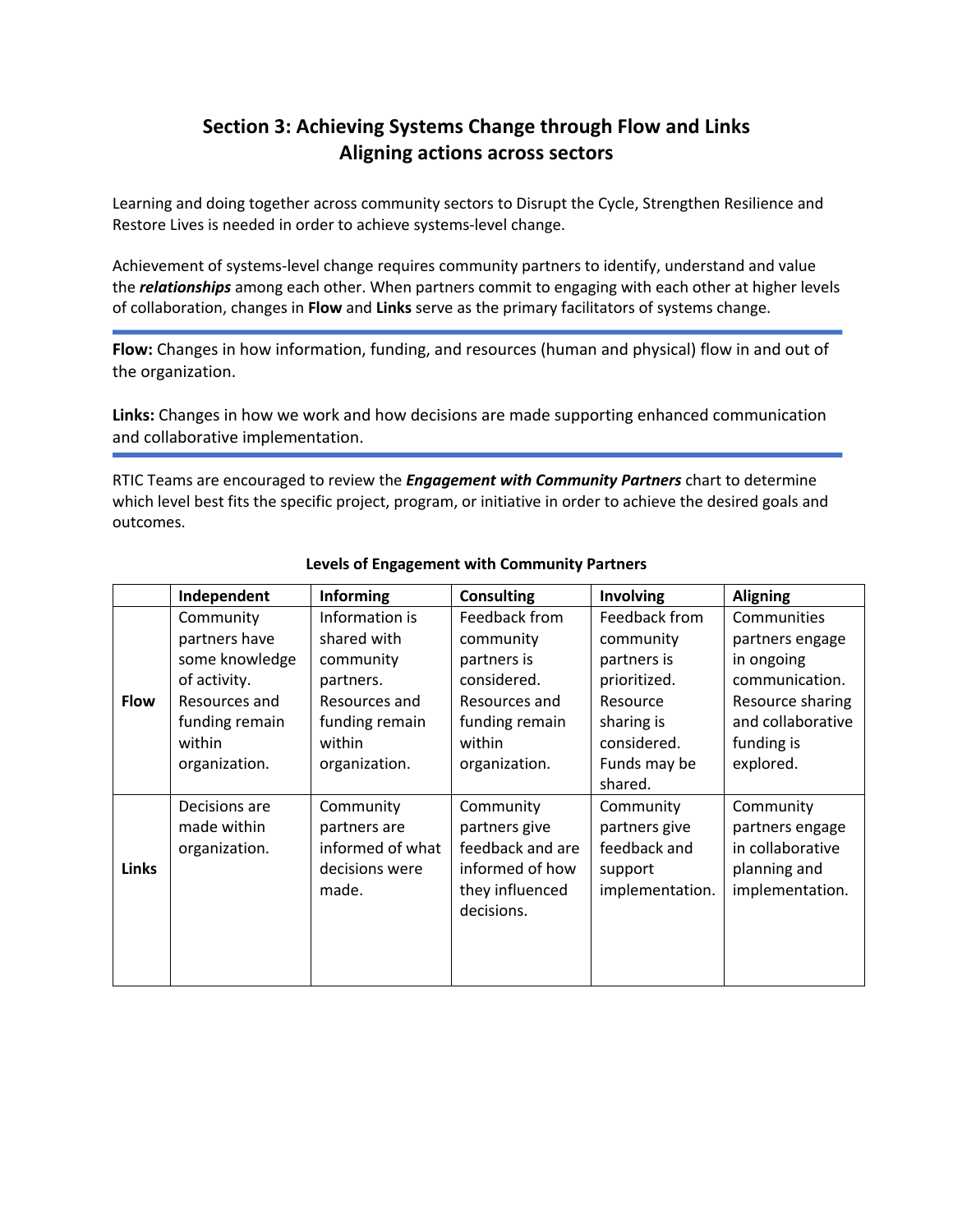In order to determine a level of engagement with community partners, organizations are encouraged to consider the following questions when reviewing implementation plans for a specific program, project or initiative of the organization:

- Is there a benefit for the program, project, or initiative to be a collaborative endeavor with community partners?
- To what level do you feel community partners should be engaged and why?
- How might the level of engagement with community partners influence outcome and results?
- Are other community partners looking to achieve the same or similar goals?

It is not always necessary or appropriate for organizations to practice *Involving or Aligning* actions when planning or implementing specific projects, programs or initiatives. *Involving* and *Aligning* actions will support a higher level of buy-in and collaborative ownership with community partners. The collaborative relationship across community partner is seen as a critical component for success of the program, project or initiative when organizations engage with partners at *Involving* or *Aligning* levels.

Achievement of systems-level change occurs when decision-making shifts from one organization to aligned decisions owned by a collaboration of partners. Alignment allows for differentiation of activities among community partners that are coordinated through shared ownership and a collaborative plan of action.